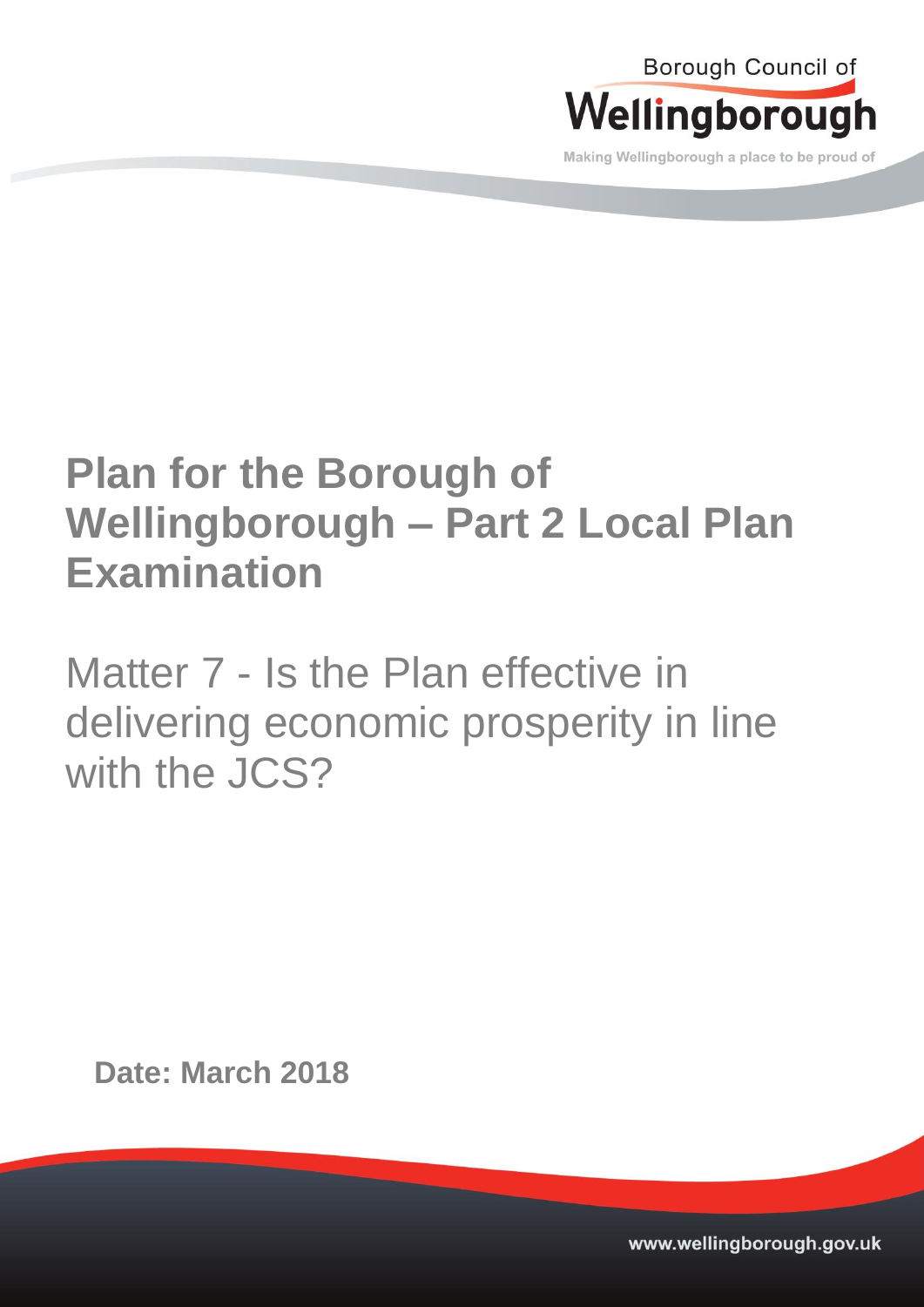# **1. Introduction**

1.1 This statement provides the response of the Borough Council of Wellingborough (BCW) to the following issues and questions raised by the Inspector relating to Matter 7 of the examination into the Plan for the Borough of Wellingborough (PBW).

**Matter 7 - Is the Plan effective in delivering economic prosperity in line with the JCS?**

- 7.1 *Does the Plan establish a sustainable framework for achieving the employment objectives of the JCS e.g. policy 22, including the provision of a sustainable balance between housing and employment?*
- 7.2 *Are policies E1 and E2 for established industrial estates sound, and are the boundaries of these sites appropriately drawn?*
- 7.3 *Is policy E3 for employment outside established employment estates sound?*
- 7.4 *Are the retail and town centre provisions in the Plan (policies R1-3) sound?*
- 1.2 References used in this statement (e.g. CON 1) relate to documents held in the examination library available on the council website on the [examination page.](http://www.wellingborough.gov.uk/info/1004/planning_policy/1388/plan_for_the_borough_of_wellingborough_examination)

# **2. Response of the BCW to the specific questions relating to Matter 7**

#### **7.1** *Does the Plan establish a sustainable framework for achieving the employment objectives of the JCS e.g. policy 22, including the provision of a sustainable balance between housing and employment?*

- 2.1 The employment strategy in the Plan is based on a robust evidence base. The Employment Land Supply Update [\(ECO 1\)](http://www.wellingborough.gov.uk/downloads/download/2799/plan_for_the_borough_of_wellingborough_employment_land_supply_update-_september_2017) clearly shows a significant amount of commitments and the Employment Land Review [\(ECO 2\)](http://www.wellingborough.gov.uk/downloads/file/7027/employment_land_review_background_paper_-_april_2016) demonstrates that these commitments, together with the existing sites provide a portfolio of sites to meet the borough's needs.
- 2.2 The councils response to whether the employment strategy is appropriate is set out in paragraphs 4.36-4.42 of [CON 9.](http://www.wellingborough.gov.uk/downloads/download/2849/consideration_of_main_issues_raised_by_representations_to_the_publication_plan) This sets out that the Plan establishes a sustainable framework for achieving the employment objectives of the JCS and ensure a sustainable balance between housing and employment, an issue that was considered extensively during the preparation of the JCS. The JCS Inspector considered the deliverability of the employment strategy in the JCS extensively and his conclusions at paragraphs 83-84 of his report [\(JCS 2\)](http://www.nnjpu.org.uk/publications/docdetail.asp?docid=1565) are relevant (also set out at para 4.38 of [CON 9\)](http://www.wellingborough.gov.uk/downloads/download/2849/consideration_of_main_issues_raised_by_representations_to_the_publication_plan).
- 2.3 It is clear that there is a range of different sites across the borough to deliver the employment growth outlined in [ECO 2](http://www.wellingborough.gov.uk/downloads/file/7027/employment_land_review_background_paper_-_april_2016) and [ECO 1.](http://www.wellingborough.gov.uk/downloads/download/2799/plan_for_the_borough_of_wellingborough_employment_land_supply_update-_september_2017) There is a robust employment strategy based on safeguarding and enhancing existing sites and delivering sites that are committed to support the local economy. Paragraph 4.37 of [CON 9](http://www.wellingborough.gov.uk/downloads/download/2849/consideration_of_main_issues_raised_by_representations_to_the_publication_plan) shows that the number of business within the borough continues to growth, suggesting a healthy local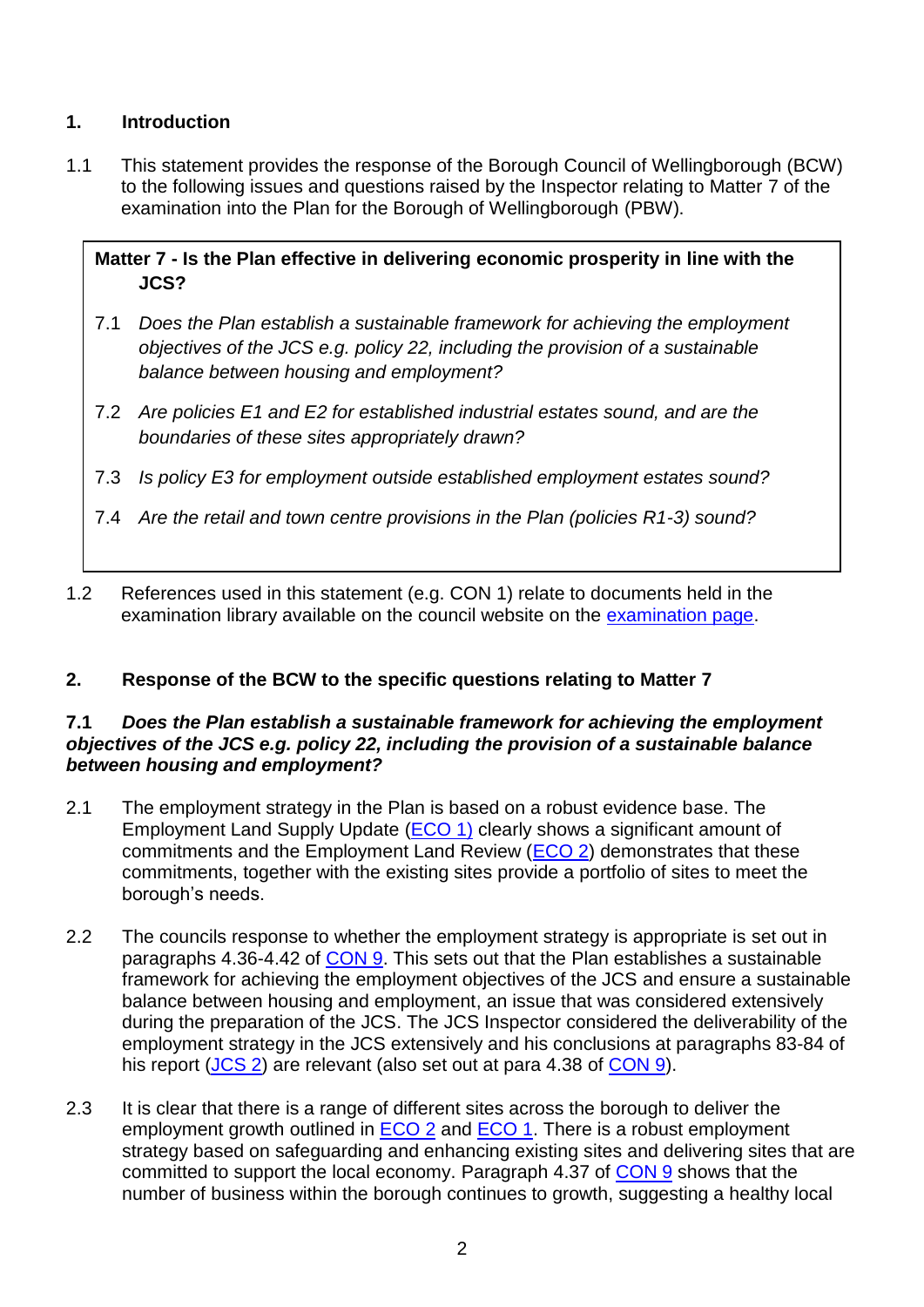economy. Work has now started on the Leyland scheme referred to in paragraph 4.40 of [CON 9](http://www.wellingborough.gov.uk/downloads/download/2849/consideration_of_main_issues_raised_by_representations_to_the_publication_plan) [\(https://www.semlep.com/news/2018/work-starts-on-site-for-new-42500-sq-ft](https://www.semlep.com/news/2018/work-starts-on-site-for-new-42500-sq-ft-industrial-development-at-leyland-trading-estate-wellingborough/)[industrial-development-at-leyland-trading-estate-wellingborough/\)](https://www.semlep.com/news/2018/work-starts-on-site-for-new-42500-sq-ft-industrial-development-at-leyland-trading-estate-wellingborough/).

2.4 It is noteworthy that the Joint Planning Committe confirmed that the Publication Plan for the Borough of Wellingborough was in conformity with the JCS at its  $7<sup>th</sup>$  November 2017 meeting [\(JCS 4](https://cmis.northamptonshire.gov.uk/cmis5live/Document.ashx?czJKcaeAi5tUFL1DTL2UE4zNRBcoShgo=xfVc4TBOW7yfZjpaREJ7%2fpdnUiH1S1a1aXI7DUIRagBgniCCxoPaLA%3d%3d&rUzwRPf%2bZ3zd4E7Ikn8Lyw%3d%3d=pwRE6AGJFLDNlh225F5QMaQWCtPHwdhUfCZ%2fLUQzgA2uL5jNRG4jdQ%3d%3d&mCTIbCubSFfXsDGW9IXnlg%3d%3d=hFflUdN3100%3d&kCx1AnS9%2fpWZQ40DXFvdEw%3d%3d=hFflUdN3100%3d&uJovDxwdjMPoYv%2bAJvYtyA%3d%3d=ctNJFf55vVA%3d&FgPlIEJYlotS%2bYGoBi5olA%3d%3d=NHdURQburHA%3d&d9Qjj0ag1Pd993jsyOJqFvmyB7X0CSQK=ctNJFf55vVA%3d&WGewmoAfeNR9xqBux0r1Q8Za60lavYmz=ctNJFf55vVA%3d&WGewmoAfeNQ16B2MHuCpMRKZMwaG1PaO=ctNJFf55vVA%3d) and [JCS 5\)](https://cmis.northamptonshire.gov.uk/cmis5live/Document.ashx?czJKcaeAi5tUFL1DTL2UE4zNRBcoShgo=kpgKL8au%2f%2fSgRE0oVsfHPS0vl9%2bfSqil85RjGhij%2bJjmfhdp7JvXSg%3d%3d&rUzwRPf%2bZ3zd4E7Ikn8Lyw%3d%3d=pwRE6AGJFLDNlh225F5QMaQWCtPHwdhUfCZ%2fLUQzgA2uL5jNRG4jdQ%3d%3d&mCTIbCubSFfXsDGW9IXnlg%3d%3d=hFflUdN3100%3d&kCx1AnS9%2fpWZQ40DXFvdEw%3d%3d=hFflUdN3100%3d&uJovDxwdjMPoYv%2bAJvYtyA%3d%3d=ctNJFf55vVA%3d&FgPlIEJYlotS%2bYGoBi5olA%3d%3d=NHdURQburHA%3d&d9Qjj0ag1Pd993jsyOJqFvmyB7X0CSQK=ctNJFf55vVA%3d&WGewmoAfeNR9xqBux0r1Q8Za60lavYmz=ctNJFf55vVA%3d&WGewmoAfeNQ16B2MHuCpMRKZMwaG1PaO=ctNJFf55vVA%3d). There have also been very few objections to the soundness of the employment strategy with the Plan, illustrating that is appropriate, sustainable and deliverable.

### **7.2** *Are policies E1 and E2 for established industrial estates sound, and are the boundaries of these sites appropriately drawn?*

- 2.5 Policies E1 and E2 set out a flexible approach for site improvements and changes of use at existing established industrial estates, which form the bulk of employment land in the borough. The policies will ensure that there are a sufficient range of sites available for smaller and local business, and therefore alongside strategic sites ensure a robust portfolio of employment land within the borough to meet its needs. Both of the policies are based on a robust evidence base including [ECO](http://www.wellingborough.gov.uk/downloads/download/2799/plan_for_the_borough_of_wellingborough_employment_land_supply_update-_september_2017) 1 & [2.](http://www.wellingborough.gov.uk/downloads/file/7027/employment_land_review_background_paper_-_april_2016)
- 2.6 The rationale for policy E1, including the evidence base on which it is based and its relationship with Policy 22 of the JCS is set out in paragraphs 6.1.1-6.1.8 of the PBW. The policy deals with modernising and enhancing existing industrial estates, taking forward conclusions of the Employment Land Review [\(ECO 2\)](http://www.wellingborough.gov.uk/downloads/file/7027/employment_land_review_background_paper_-_april_2016) that some estates will require refurbishment of older buildings and some general improvements to access. The support of Northamptonshire County Council Highways to the policy is noted and welcomed.
- 2.7 As set out in para 4.40 of [CON 9](https://www.gov.uk/government/consultations/draft-revised-national-planning-policy-frameworkhttp:/www.wellingborough.gov.uk/downloads/download/2849/consideration_of_main_issues_raised_by_representations_to_the_publication_plan) the South East Midlands Local Enterprise Partnership (SEMLEP) has recently identified £1.26M for funding to improve the Leyland industrial estate from the Local Growth fund. This emphasises that the policy framework to modernise and enhance existing industrial estates is sound and deliverable. As referred to in paragraph 2.3 above, work has now commenced on this scheme.
- 2.8 The rationale for Policy E2 and its evidence base is set out in paragraphs 6.1.9-6.12 of the Plan. Policy E2 is considered to give sufficient flexibility to non B uses whilst still ensuring that an appropriate range of sites and premises remain available for small to medium sized B use businesses.
- 2.9 It is considered that the boundaries of the established industrial estates are appropriately drawn, they simply identify the extent of the existing employment areas. As referred to in Policy E1, once the strategic employment commitment at Appleby Lodge (shown on the Town Inset of the Policies Map) and the employment elements of the SUEs have been developed they will also be treated as established industrial estates for the purposes of Policies E1, E2 and E3.

## **7.3** *Is policy E3 for employment outside established employment estates sound?*

2.10 Policy E3 recognises the contribution of employment outside established employment estates. The council places great importance on local business and jobs. The plan will aim to, wherever appropriate, promote the retention of these businesses and premises in